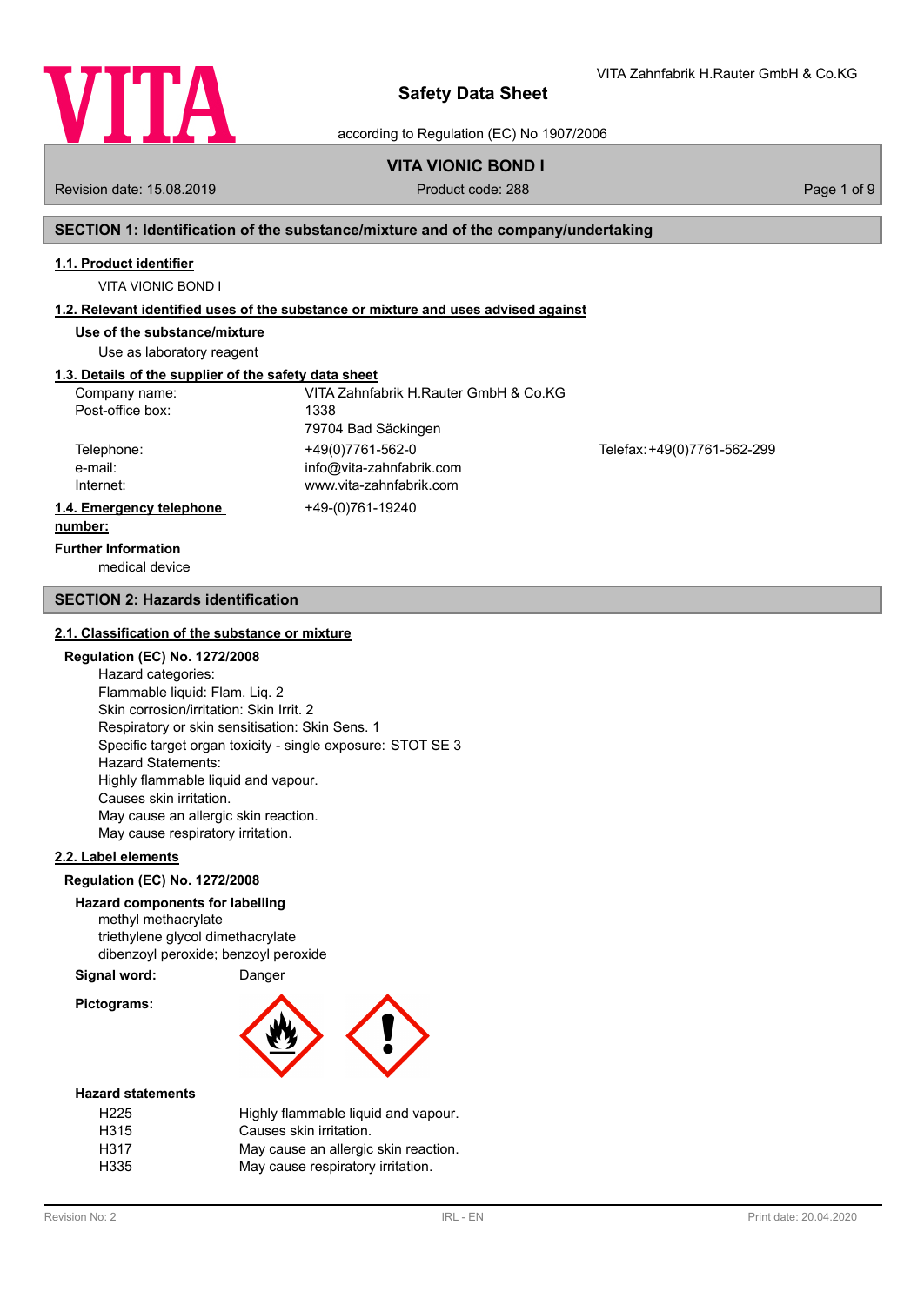

according to Regulation (EC) No 1907/2006

## **VITA VIONIC BOND I**

Revision date: 15.08.2019 **Product code: 288** Page 2 of 9

#### **Precautionary statements**

| P <sub>210</sub> | Keep away from heat, hot surfaces, sparks, open flames and other ignition sources. No<br>smoking. |
|------------------|---------------------------------------------------------------------------------------------------|
| P <sub>233</sub> | Keep container tightly closed.                                                                    |
| P <sub>261</sub> | Avoid breathing dust/fume/gas/mist/vapours/spray.                                                 |
| P <sub>280</sub> | Wear protective gloves/protective clothing/eye protection/face protection.                        |
| P <sub>235</sub> | Keep cool.                                                                                        |
| P403+P233        | Store in a well-ventilated place. Keep container tightly closed.                                  |
|                  |                                                                                                   |

#### **2.3. Other hazards**

No information available.

#### **SECTION 3: Composition/information on ingredients**

### **3.2. Mixtures**

#### **Hazardous components**

| CAS No    | Chemical name                                                             |                                                                                               |                  | Quantity   |
|-----------|---------------------------------------------------------------------------|-----------------------------------------------------------------------------------------------|------------------|------------|
|           | EC No                                                                     | Index No                                                                                      | <b>REACH No</b>  |            |
|           | <b>GHS Classification</b>                                                 |                                                                                               |                  |            |
| 80-62-6   | methyl methacrylate                                                       |                                                                                               |                  | $75 - 80%$ |
|           | 201-297-1                                                                 | 607-035-00-6                                                                                  | 01-2119452498-28 |            |
|           | Flam. Liq. 2, Skin Irrit. 2, Skin Sens. 1, STOT SE 3; H225 H315 H317 H335 |                                                                                               |                  |            |
| 109-16-0  | 2.2'-ethylenedioxydiethyl dimethacrylate                                  |                                                                                               | $1 - 5\%$        |            |
|           | 203-652-6                                                                 |                                                                                               | 01-2119969287-21 |            |
|           | Skin Sens. 1B; H317                                                       |                                                                                               |                  |            |
| $94-36-0$ | dibenzoyl peroxide; benzoyl peroxide                                      |                                                                                               |                  | < 1 %      |
|           | 202-327-6                                                                 | 617-008-00-0                                                                                  | 01-2119511472-50 |            |
|           | H400 H410                                                                 | Org. Perox. B, Eye Irrit. 2, Skin Sens. 1, Aquatic Acute 1, Aquatic Chronic 1; H241 H319 H317 |                  |            |

Full text of H and EUH statements: see section 16.

## **SECTION 4: First aid measures**

#### **4.1. Description of first aid measures**

#### **After inhalation**

Provide fresh air. Medical treatment necessary.

#### **After contact with skin**

After contact with skin, wash immediately with plenty of water and soap.

### **After contact with eyes**

After contact with the eyes, rinse with water with the eyelids open for a sufficient length of time, then consult an ophthalmologist immediately.

**After ingestion**

Rinse mouth immediately and drink plenty of water.

## **4.2. Most important symptoms and effects, both acute and delayed**

## No information available.

#### **4.3. Indication of any immediate medical attention and special treatment needed**

Treat symptomatically.

### **SECTION 5: Firefighting measures**

#### **5.1. Extinguishing media**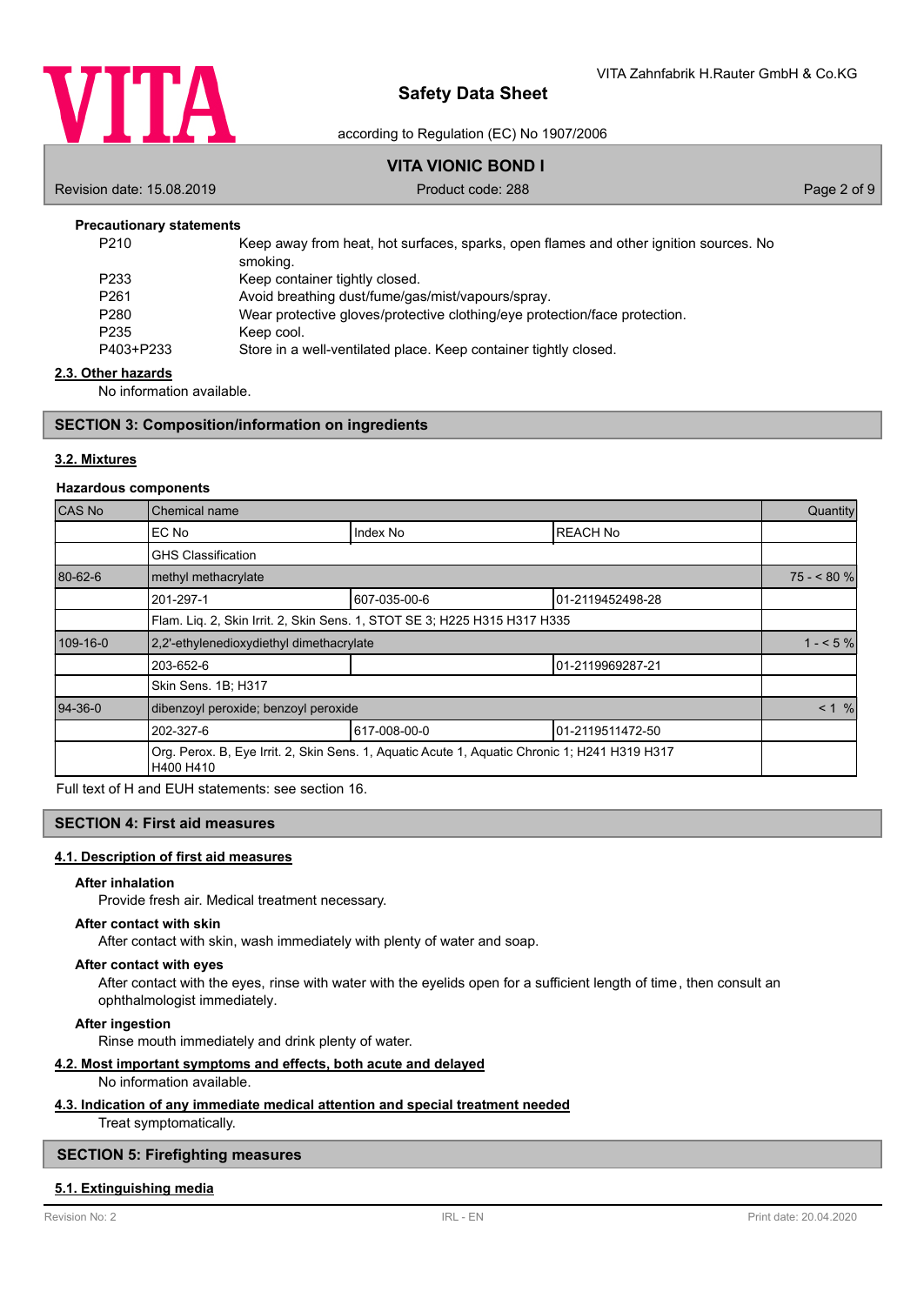

according to Regulation (EC) No 1907/2006

## **VITA VIONIC BOND I**

Revision date: 15.08.2019 **Product code: 288** Page 3 of 9

## **Suitable extinguishing media**

Carbon dioxide (CO2), Foam, Extinguishing powder.

### **Unsuitable extinguishing media**

**Water** 

#### **5.2. Special hazards arising from the substance or mixture**

Highly flammable. Vapours can form explosive mixtures with air.

#### **5.3. Advice for firefighters**

Wear a self-contained breathing apparatus and chemical protective clothing. Full protection suit.

#### **Additional information**

Use water spray jet to protect personnel and to cool endangered containers. Suppress gases/vapours/mists with water spray jet. Collect contaminated fire extinguishing water separately. Do not allow entering drains or surface water.

## **SECTION 6: Accidental release measures**

#### **6.1. Personal precautions, protective equipment and emergency procedures**

Remove all sources of ignition. Do not breathe gas/fumes/vapour/spray. Avoid contact with skin, eyes and clothes. Use personal protection equipment.

#### **6.2. Environmental precautions**

Do not allow uncontrolled discharge of product into the environment. Danger of explosion

#### **6.3. Methods and material for containment and cleaning up**

Absorb with liquid-binding material (e.g. sand, diatomaceous earth, acid- or universal binding agents). Treat the recovered material as prescribed in the section on waste disposal.

### **6.4. Reference to other sections**

Safe handling: see section 7 Personal protection equipment: see section 8 Disposal: see section 13

#### **SECTION 7: Handling and storage**

### **7.1. Precautions for safe handling**

#### **Advice on safe handling**

If handled uncovered, arrangements with local exhaust ventilation have to be used. Do not breathe gas/fumes/vapour/spray.

#### **Advice on protection against fire and explosion**

Keep away from sources of ignition - No smoking. Take precautionary measures against static discharges. Vapours can form explosive mixtures with air.

#### **7.2. Conditions for safe storage, including any incompatibilities**

#### **Requirements for storage rooms and vessels**

Keep container tightly closed. Keep in a cool, well-ventilated place. Keep away from heat, hot surfaces, sparks, open flames and other ignition sources. No smoking.

#### **Hints on joint storage**

Do not store together with: Oxidising agent. Pyrophoric or self-heating substances.

### **7.3. Specific end use(s)**

Use as laboratory reagent

#### **SECTION 8: Exposure controls/personal protection**

## **8.1. Control parameters**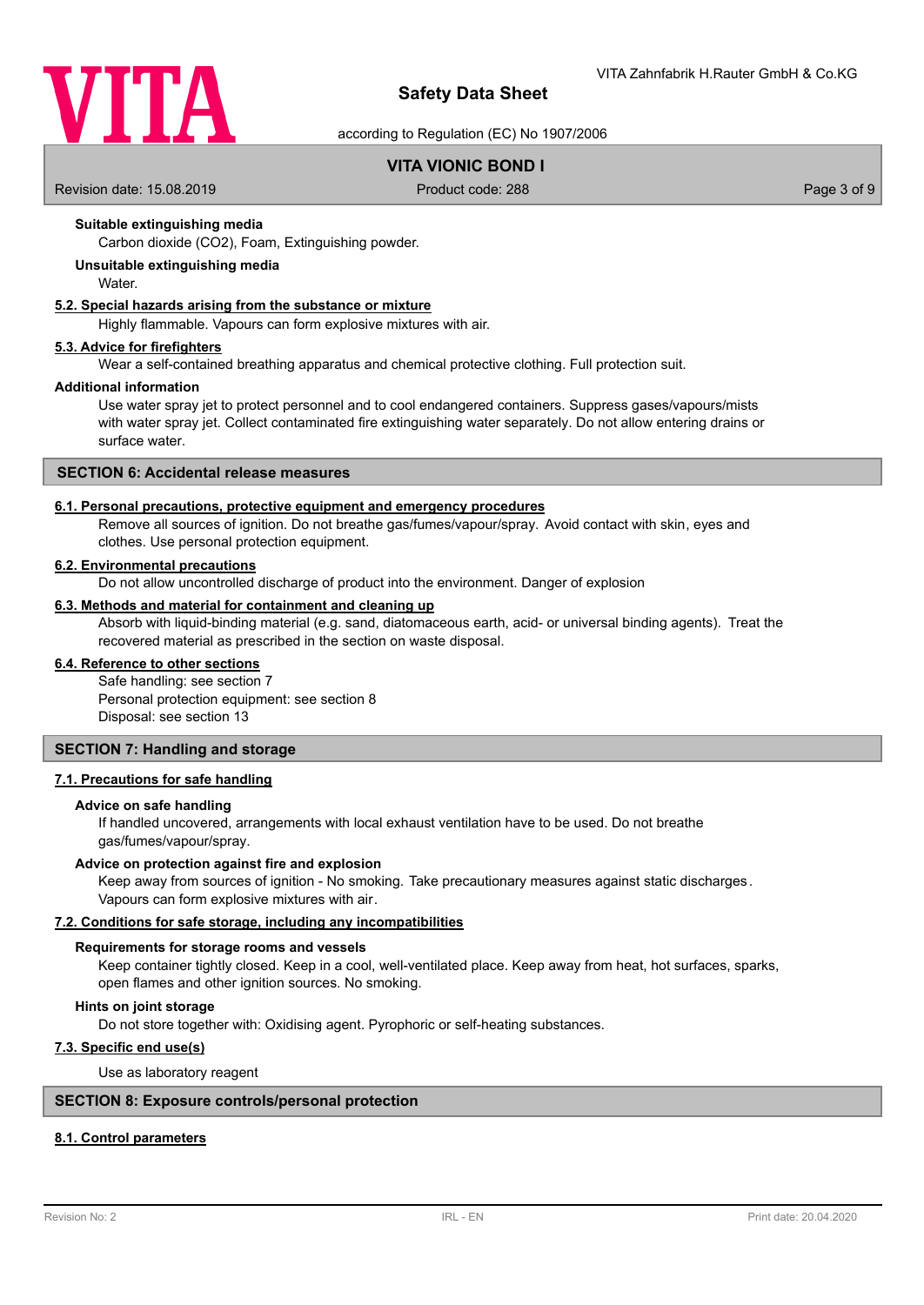

according to Regulation (EC) No 1907/2006

## **VITA VIONIC BOND I**

Revision date: 15.08.2019 **Product code: 288** Page 4 of 9

### **Occupational exposure limits**

| CAS No  | l Substance         | ppm   | mg/m <sup>3</sup> | fib/cm <sup>3</sup> | Category      | Origin |
|---------|---------------------|-------|-------------------|---------------------|---------------|--------|
| 94-36-0 | Dibenzoyl peroxide  |       |                   |                     | TWA (8 h)     |        |
| 80-62-6 | Methyl methacrylate | 50I   |                   |                     | TWA(8 h)      |        |
|         |                     | 100 l |                   |                     | STEL (15 min) |        |

#### **8.2. Exposure controls**



#### **Appropriate engineering controls**

If handled uncovered, arrangements with local exhaust ventilation have to be used. Do not breathe gas/fumes/vapour/spray.

## **Protective and hygiene measures**

Remove contaminated, saturated clothing immediately. Draw up and observe skin protection programme. Wash hands and face before breaks and after work and take a shower if necessary . When using do not eat or drink.

#### **Eye/face protection**

Wear eye protection/face protection.

#### **Hand protection**

When handling with chemical substances, protective gloves must be worn with the CE-label including the four control digits. The quality of the protective gloves resistant to chemicals must be chosen as a function of the specific working place concentration and quantity of hazardous substances. For special purposes, it is recommended to check the resistance to chemicals of the protective gloves mentioned above together with the supplier of these gloves. Recommended glove articles KCL Butoject Butyl caoutchouc (butyl rubber) Breakthrough time (maximum wearing time) 60 min

### **Skin protection**

Wear suitable protective clothing.

## **Respiratory protection**

Technical ventilation of workplace Provide adequate ventilation as well as local exhaustion at critical locations.

### **SECTION 9: Physical and chemical properties**

### **9.1. Information on basic physical and chemical properties**

| Physical state:<br>Colour:<br>Odour:<br>pH-Value: | Liquid<br>colourless<br>stinging | not determined                   |
|---------------------------------------------------|----------------------------------|----------------------------------|
| Changes in the physical state                     |                                  |                                  |
| Melting point:                                    |                                  | not determined                   |
| Initial boiling point and boiling range:          |                                  | 101 $°C$                         |
| Flash point:                                      |                                  | $10^{\circ}$ C                   |
| Flammability<br>Solid:<br>Gas:                    |                                  | not applicable<br>not applicable |
| Lower explosion limits:                           |                                  | $2.1$ vol. $%$                   |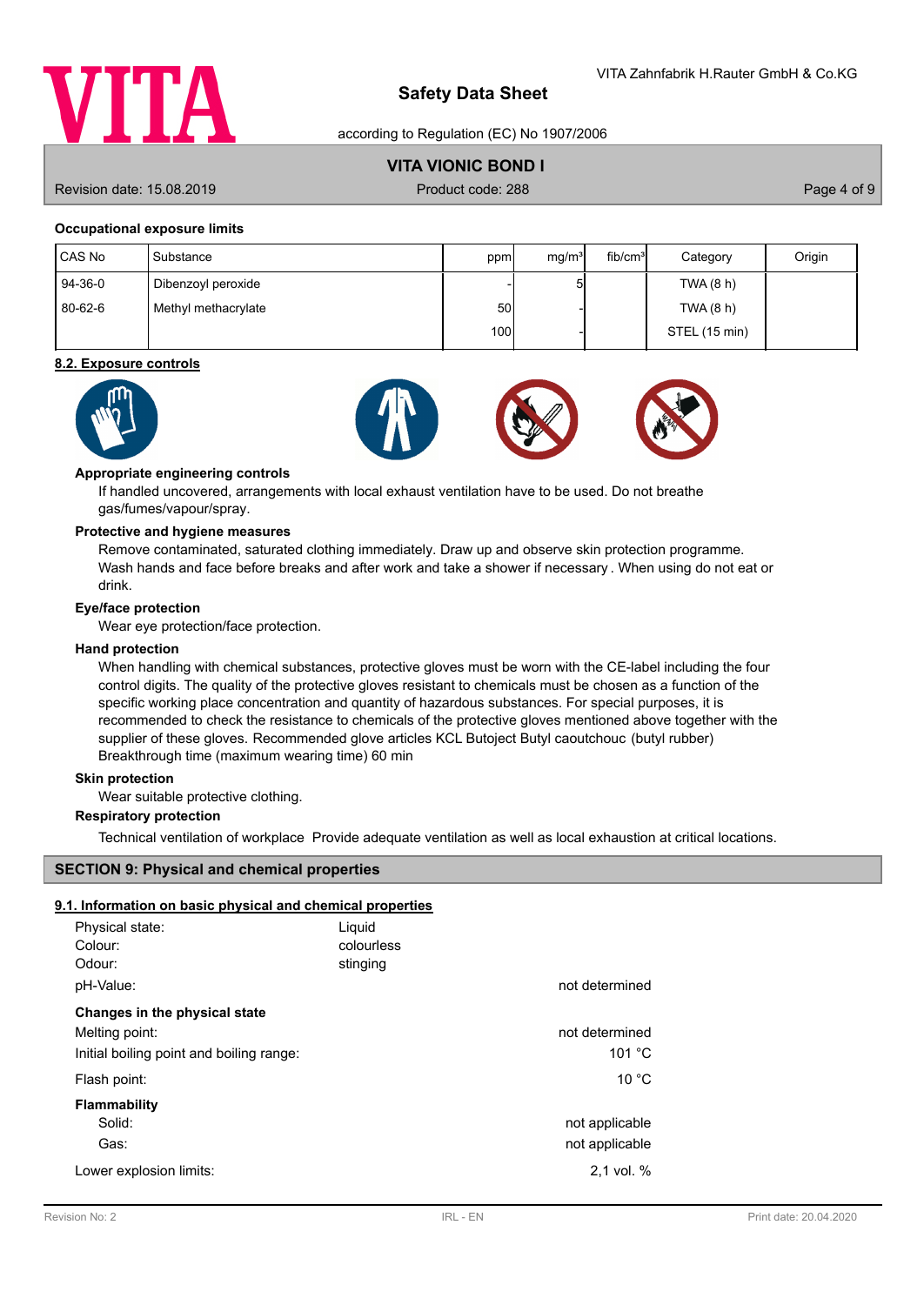

### according to Regulation (EC) No 1907/2006

| <b>VITA VIONIC BOND I</b>                          |                                  |             |  |
|----------------------------------------------------|----------------------------------|-------------|--|
| Revision date: 15.08.2019                          | Product code: 288                | Page 5 of 9 |  |
| Upper explosion limits:                            | 12,5 vol. %                      |             |  |
| Ignition temperature:                              | 430 °C                           |             |  |
| <b>Auto-ignition temperature</b><br>Solid:<br>Gas: | not applicable<br>not applicable |             |  |
| Decomposition temperature:                         | not determined                   |             |  |
| <b>Oxidizing properties</b><br>Not oxidising.      |                                  |             |  |
| Vapour pressure:<br>(at 50 $^{\circ}$ C)           | <=1100 hPa                       |             |  |
| Density:                                           | not determined                   |             |  |
| Water solubility:                                  | <b>No</b>                        |             |  |
| Solubility in other solvents<br>not determined     |                                  |             |  |
| Partition coefficient:                             | not determined                   |             |  |
| Vapour density:                                    | not determined                   |             |  |
| Evaporation rate:                                  | not determined                   |             |  |
| 9.2. Other information                             |                                  |             |  |
| Solid content:                                     | 1,0%                             |             |  |
| <b>SECTION 10: Stability and reactivity</b>        |                                  |             |  |

## **10.1. Reactivity**

Highly flammable.

#### **10.2. Chemical stability**

The product is stable under storage at normal ambient temperatures.

## **10.3. Possibility of hazardous reactions**

No known hazardous reactions.

## **10.4. Conditions to avoid**

Keep away from sources of heat (e.g. hot surfaces), sparks and open flames. Vapours can form explosive mixtures with air.

## **10.5. Incompatible materials**

No information available.

## **10.6. Hazardous decomposition products**

No known hazardous decomposition products.

### **SECTION 11: Toxicological information**

## **11.1. Information on toxicological effects**

#### **Acute toxicity**

Based on available data, the classification criteria are not met.

| <b>CAS No</b> | Chemical name       |                         |                 |                 |        |
|---------------|---------------------|-------------------------|-----------------|-----------------|--------|
|               | Exposure route      | <b>Dose</b>             | <b>S</b> pecies | <b>I</b> Source | Method |
| 80-62-6       | methyl methacrylate |                         |                 |                 |        |
|               | dermal              | LD50<br>> 5000<br>mg/kg |                 |                 |        |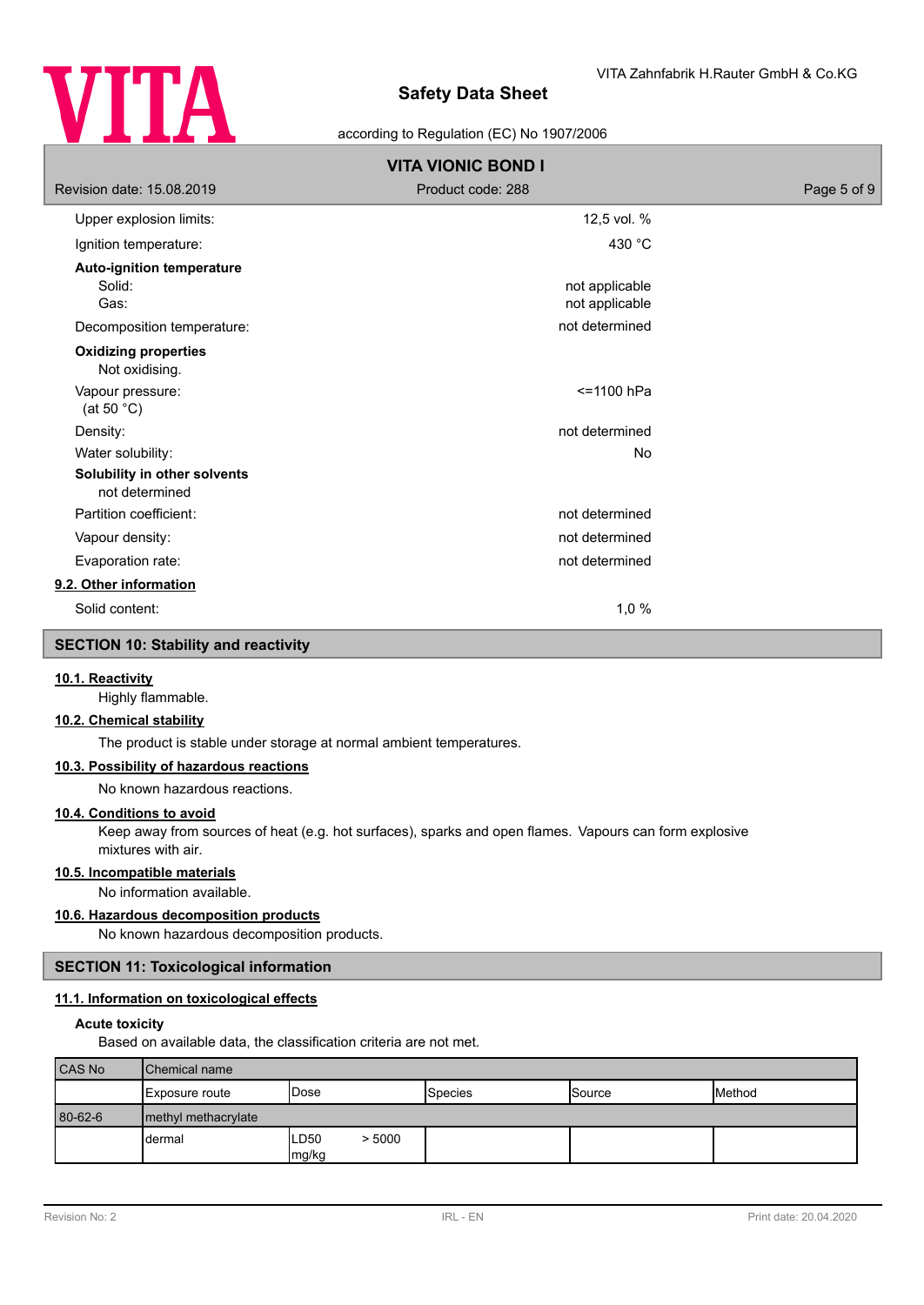

according to Regulation (EC) No 1907/2006

## **VITA VIONIC BOND I**

Revision date: 15.08.2019 **Product code: 288** Page 6 of 9

## **Irritation and corrosivity**

## Causes skin irritation.

Serious eye damage/eye irritation: Based on available data, the classification criteria are not met.

#### **Sensitising effects**

May cause an allergic skin reaction. (methyl methacrylate; 2,2'-ethylenedioxydiethyl dimethacrylate; dibenzoyl peroxide; benzoyl peroxide)

#### **Carcinogenic/mutagenic/toxic effects for reproduction**

Based on available data, the classification criteria are not met.

#### **STOT-single exposure**

May cause respiratory irritation. (methyl methacrylate)

#### **STOT-repeated exposure**

Based on available data, the classification criteria are not met.

### **Aspiration hazard**

Based on available data, the classification criteria are not met.

#### **Additional information on tests**

The mixture is classified as hazardous according to regulation (EC) No 1272/2008 [CLP].

#### **SECTION 12: Ecological information**

### **12.1. Toxicity**

### The product is not: Ecotoxic.

### **12.2. Persistence and degradability**

The product has not been tested.

### **12.3. Bioaccumulative potential**

The product has not been tested.

### **12.4. Mobility in soil**

The product has not been tested.

## **12.5. Results of PBT and vPvB assessment**

The product has not been tested.

#### **12.6. Other adverse effects**

No information available.

### **Further information**

Avoid release to the environment.

## **SECTION 13: Disposal considerations**

#### **13.1. Waste treatment methods**

#### **Disposal recommendations**

Do not allow to enter into surface water or drains. Dispose of waste according to applicable legislation.

#### **Contaminated packaging**

Handle contaminated packages in the same way as the substance itself.

## **SECTION 14: Transport information**

#### **Land transport (ADR/RID)**

| <b>14.1. UN number:</b>           | UN 1993                                                 |
|-----------------------------------|---------------------------------------------------------|
| 14.2. UN proper shipping name:    | FLAMMABLE LIQUID, N.O.S. (contains methyl methacrylate) |
| 14.3. Transport hazard class(es): | 3                                                       |
| 14.4. Packing group:              |                                                         |
| Hazard label:                     | 3                                                       |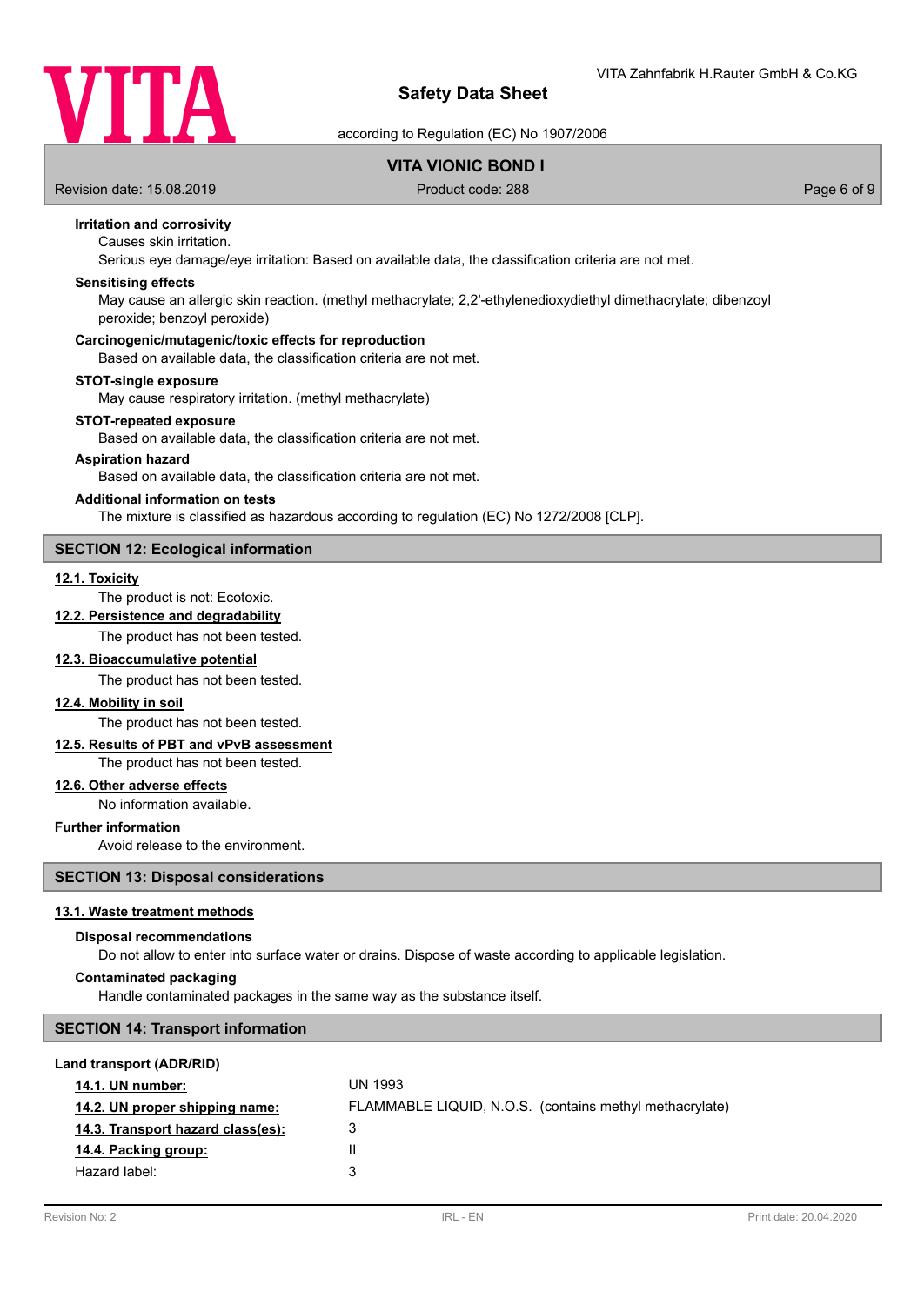

## according to Regulation (EC) No 1907/2006

# **VITA VIONIC BOND I** Revision date: 15.08.2019 **Product code: 288** Product code: 288 Page 7 of 9 Classification code: F1 Special Provisions: 274 601 640D Limited quantity: 1 L Excepted quantity: E2 Transport category: 2 Hazard No: 33 Tunnel restriction code: D/E **Inland waterways transport (ADN) 14.1. UN number:** UN 1993 **14.2. UN proper shipping name:** FLAMMABLE LIQUID, N.O.S. (contains methyl methacrylate) **14.3. Transport hazard class(es):** 3 **14.4. Packing group:** II Hazard label: 3 Classification code: F1 Special Provisions: 274 601 640D Limited quantity: 1 L Excepted quantity: E2 **Marine transport (IMDG) 14.1. UN number:** UN 1993 **14.2. UN proper shipping name:** FLAMMABLE LIQUID, N.O.S. (contains methyl methacrylate) **14.3. Transport hazard class(es):** 3 **14.4. Packing group:** II Hazard label: 3 Special Provisions: 274 Limited quantity: 1 L Excepted quantity: E2 EmS: F-E, S-E Segregation group: ammonium compounds **Air transport (ICAO-TI/IATA-DGR) 14.1. UN number:** UN 1993 **14.2. UN proper shipping name:** FLAMMABLE LIQUID, N.O.S. (contains methyl methacrylate) **14.3. Transport hazard class(es):** 3 **14.4. Packing group:** II Hazard label: 3 Special Provisions: A3

Limited quantity Passenger: 1 L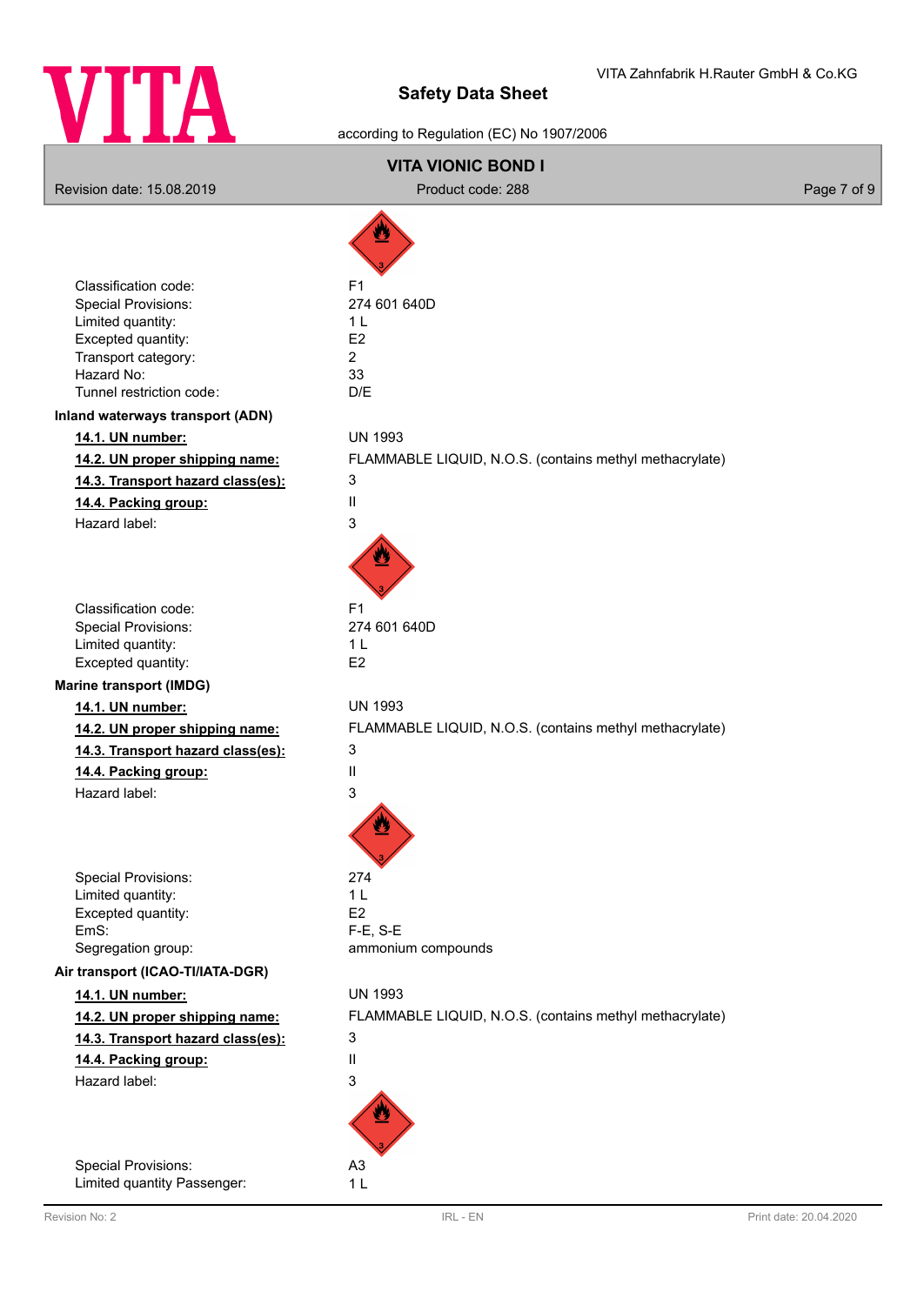

### according to Regulation (EC) No 1907/2006

| <b>VITA VIONIC BOND I</b>                                                |                                                                                                                       |             |  |
|--------------------------------------------------------------------------|-----------------------------------------------------------------------------------------------------------------------|-------------|--|
| Revision date: 15.08.2019                                                | Product code: 288                                                                                                     | Page 8 of 9 |  |
| Passenger LQ:                                                            | Y341                                                                                                                  |             |  |
| Excepted quantity:                                                       | E2                                                                                                                    |             |  |
| IATA-packing instructions - Passenger:                                   | 353                                                                                                                   |             |  |
| IATA-max. quantity - Passenger:                                          | 5L                                                                                                                    |             |  |
| IATA-packing instructions - Cargo:                                       | 364                                                                                                                   |             |  |
| IATA-max. quantity - Cargo:                                              | 60L                                                                                                                   |             |  |
| 14.5. Environmental hazards                                              |                                                                                                                       |             |  |
| ENVIRONMENTALLY HAZARDOUS:                                               | no                                                                                                                    |             |  |
| 14.6. Special precautions for user                                       |                                                                                                                       |             |  |
| Warning: Combustible liquid.                                             |                                                                                                                       |             |  |
| 14.7. Transport in bulk according to Annex II of Marpol and the IBC Code |                                                                                                                       |             |  |
| not applicable                                                           |                                                                                                                       |             |  |
| <b>SECTION 15: Regulatory information</b>                                |                                                                                                                       |             |  |
|                                                                          | 15.1. Safety, health and environmental regulations/legislation specific for the substance or mixture                  |             |  |
| National regulatory information                                          |                                                                                                                       |             |  |
| Employment restrictions:                                                 | Observe restrictions to employment for juveniles according to the 'juvenile<br>work protection guideline' (94/33/EC). |             |  |
| Water hazard class (D):                                                  | 1 - slightly hazardous to water                                                                                       |             |  |
| Skin resorption/Sensitization:                                           | Causes allergic hypersensitivity reactions.                                                                           |             |  |
| 15.2. Chemical safety assessment                                         |                                                                                                                       |             |  |
|                                                                          | Chemical safety assessments for substances in this mixture were not carried out.                                      |             |  |
| <b>SECTION 16: Other information</b>                                     |                                                                                                                       |             |  |

#### **Abbreviations and acronyms**

ADR: Accord européen sur le transport des marchandises dangereuses par Route (European Agreement concerning the International Carriage of Dangerous Goods by Road ) IMDG: International Maritime Code for Dangerous Goods IATA: International Air Transport Association GHS: Globally Harmonized System of Classification and Labelling of Chemicals EINECS: European Inventory of Existing Commercial Chemical Substances ELINCS: European List of Notified Chemical Substances CAS: Chemical Abstracts Service LC50: Lethal concentration, 50% LD50: Lethal dose, 50%

### **Relevant H and EUH statements (number and full text)**

| H <sub>225</sub> | Highly flammable liquid and vapour.                   |
|------------------|-------------------------------------------------------|
| H <sub>241</sub> | Heating may cause a fire or explosion.                |
| H315             | Causes skin irritation.                               |
| H317             | May cause an allergic skin reaction.                  |
| H319             | Causes serious eye irritation.                        |
| H335             | May cause respiratory irritation.                     |
| H400             | Very toxic to aquatic life.                           |
| H410             | Very toxic to aquatic life with long lasting effects. |

#### **Further Information**

The above information describes exclusively the safety requirements of the product and is based on our present-day knowledge. The information is intended to give you advice about the safe handling of the product named in this safety data sheet, for storage, processing, transport and disposal. The information cannot be transferred to other products. In the case of mixing the product with other products or in the case of